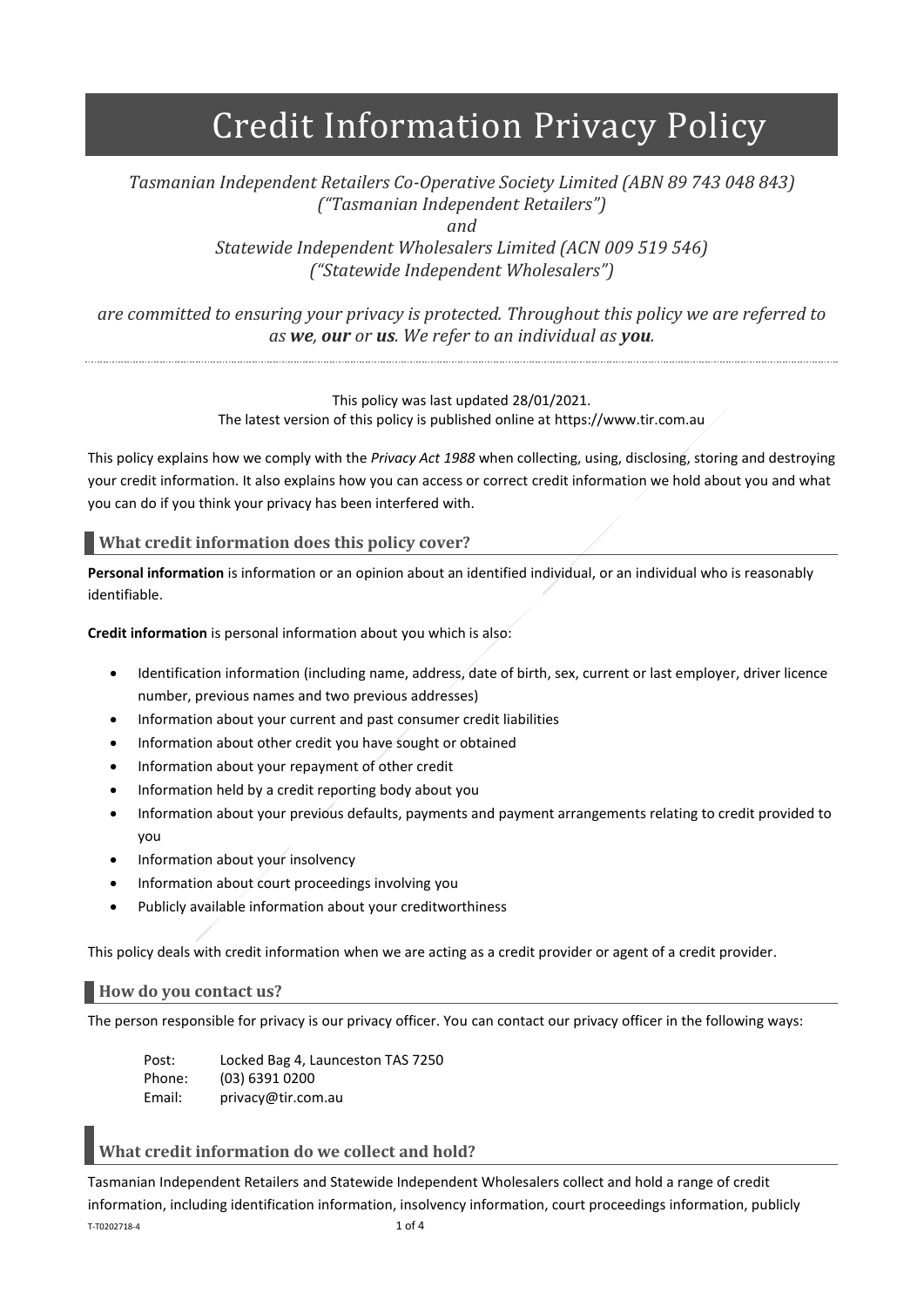available information including from the Personal Property Securities Register and information obtained from credit reporting bodies. We also collect and hold details of the type and amount of credit sought in an application for a trading account with Tasmanian Independent Retailers and/or Statewide Independent Wholesalers, or that you have offered to act as guarantor in respect of the trading account(s). We may also derive information about your credit worthiness from information we obtain from credit reporting bodies, for example by associating you with categories of risk.

We also collect and hold information about your current and previous credit liabilities. This can include information about credit we provide to you as well as information we obtain with your consent from other credit providers.

## **Why do we use your credit information?**

We collect, hold, use and disclose your credit information for the purpose of assessing an application for credit (by you, an entity associated with you, or as a guarantor), verifying your identity, providing you with credit, managing that credit and recovering any debts you owe to us.

#### **How we obtain credit information**

We may obtain:

- credit reporting information about you from VEDA, Dun & Bradstreet and Tasmanian Collection Services (our credit reporting bodies/credit reference agencies)
- information about your commercial credit worthiness from businesses which provide information about commercial credit worthiness
- identifying details such as your name, birth date, drivers licence number, address(es), telephone number(s), from information that you provide to us (including your completed application for trading account) or that is provided by third parties acting on your behalf.

#### **Use of Trade Insurers**

In relation to an application by your business for commercial credit, we may ask a trade insurer to obtain credit reporting information about you for the purposes of assessing whether to insure or the risk of insuring us or assessing the risk of default by your business and/or you in your capacity as guarantor on the commercial credit application.

#### **When do we disclose your credit information to others?**

We will only disclose your credit information to another entity when permitted by law. When we are acting as a credit provider this includes:

- disclosing information with your consent
- disclosing information to others who are also parties to a credit application you submitted, as principals or guarantors
- disclosing applications for credit, credit terms, defaults and serious credit infringements to credit reporting bodies.

We may disclose credit information where required or authorised by law, including the *Privacy Act* or the *Credit Reporting Code*.

Tasmanian Independent Retailers and Statewide Independent Wholesalers may share credit information with each other for the purposes of managing credit, assignment of debt, debt collection, securitisation arrangements or acting as agent.

T-T0202718-4 2 of 4 Your information may be disclosed to our service providers or professional advisors where necessary for our activities, for example to debt recovery service providers, legal advisors, IT service providers, accountants, auditors or insurers. This will only be done where permitted by the *Privacy Act*.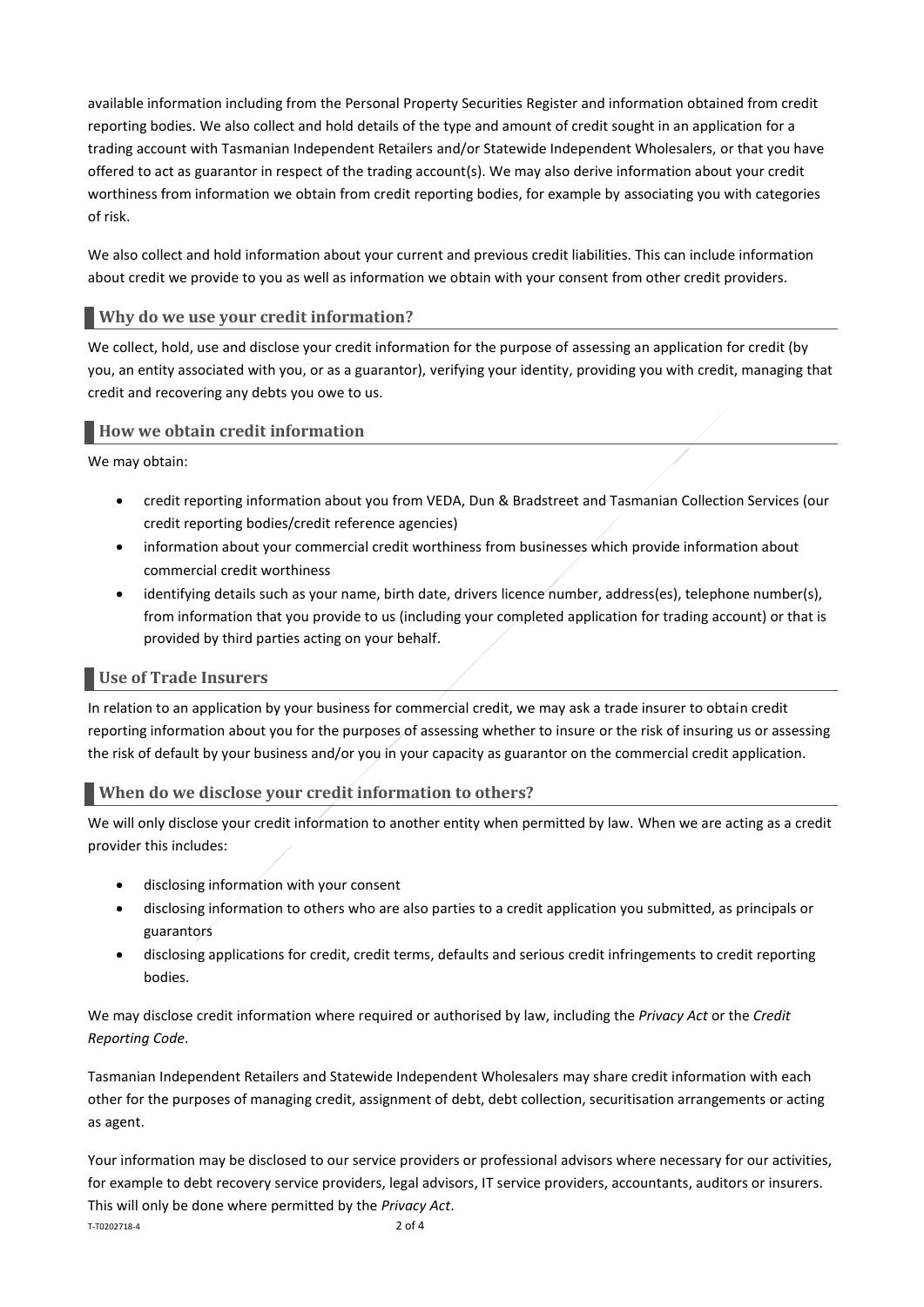We will not disclose your credit information to anyone without an Australian link unless they are the credit provider or the disclosure is otherwise permitted by law.

## **How can you access credit information we have about you?**

You may at any time request access to your credit information and we will give you access by providing you with copies of or allowing you to inspect the requested information, unless:

- giving access would be unlawful
- denying access is required or authorised by or under an Australian law or a court/tribunal order; or
- giving access would be likely to prejudice one or more enforcement related activities conducted by, or on behalf of, an enforcement body.

We may charge you a reasonable fee to access that information, for example to recover the costs of photocopying or if we have to spend a significant amount of time to provide you with access. We may need to verify your identity before providing access to your information.

If we refuse you access to your credit information, we will provide you with an explanation for that refusal. We will try to provide you with access to your credit information within 14 days of receipt of your written request for access or 30 days where responding to the request is more complicated.

## **What if your credit information is not correct?**

We will take reasonable steps to ensure your credit information held by us is up-to-date, complete and accurate. If your information changes or you believe our records are not up-to-date, complete and accurate please contact us. If we agree the information needs correcting, we will take reasonable steps to correct that information.

In order to determine whether that information needs to be corrected we may consult a credit reporting body or a credit provider, for example to confirm that a debt has been discharged. If we correct your credit information and we have previously disclosed that information to another entity then we will also disclose the correction to that other entity.

If we do not agree the information needs correcting, you can ask us to put a statement on your file explaining what you say needs to be corrected. We will do that in such a way as is apparent to our staff who use your credit information. If we refuse to correct your credit information, we will provide you with a written explanation for that refusal.

We will try to resolve all requests within 14 days of receipt of your written request or 30 days where the matter is more complicated. We will not charge a fee to correct information.

## **How your credit information may impact your application for a trading account**

We may refuse an application for a trading account based wholly or partly on your credit information. We will comply with the Privacy Act in relation to any refusal of an application for a trading account.

## **How do you complain about interferences with your privacy?**

If you are concerned about an interference with your privacy, this policy, the Credit Reporting Code or Part IIIA of the *Privacy Act* then please submit a complaint in writing, marked to the attention of the Company Secretary, Locked Bag 4, Launceston TAS 7250. We will consider and respond to your complaint within 10 working days. We will seek to resolve the complaint with you. We prefer to address all matters in this manner prior to a complaint being taken further.

You can make a complaint about interferences with your privacy to the Office of the Australian Information Commissioner. Their contact details are: